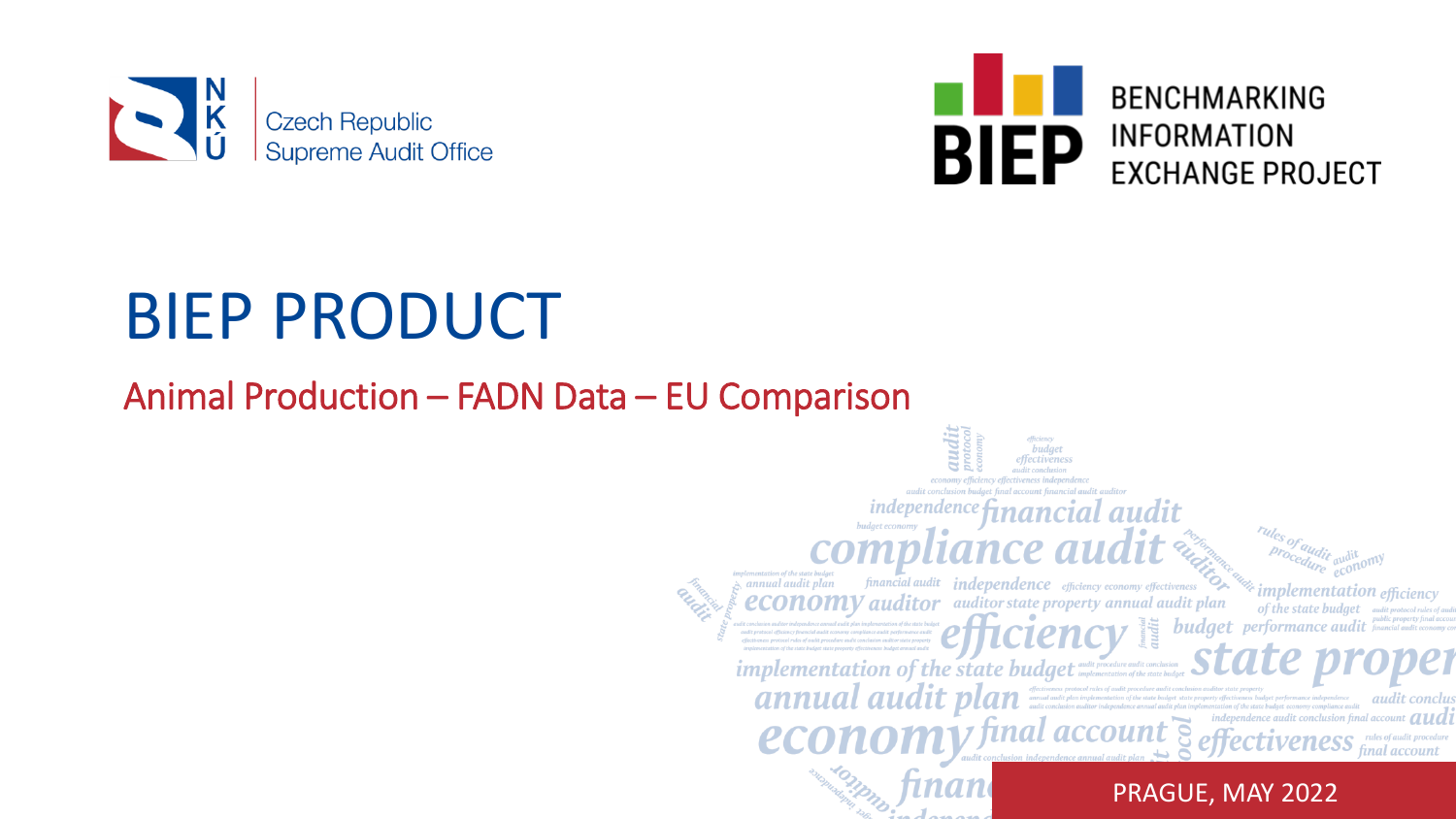### Audit work



### Funds Spent to Support Animal Production (Nr. 18/08)

- The audit aimed to review the management and support system in the animal production sector, including the setting of strategic objectives, and verify whether the funds provided contributed to the anticipated benefits and effects.
- Audited entities:
	- Ministry of Agriculture,
	- State agricultural intervention fund
	- Final beneficiaries

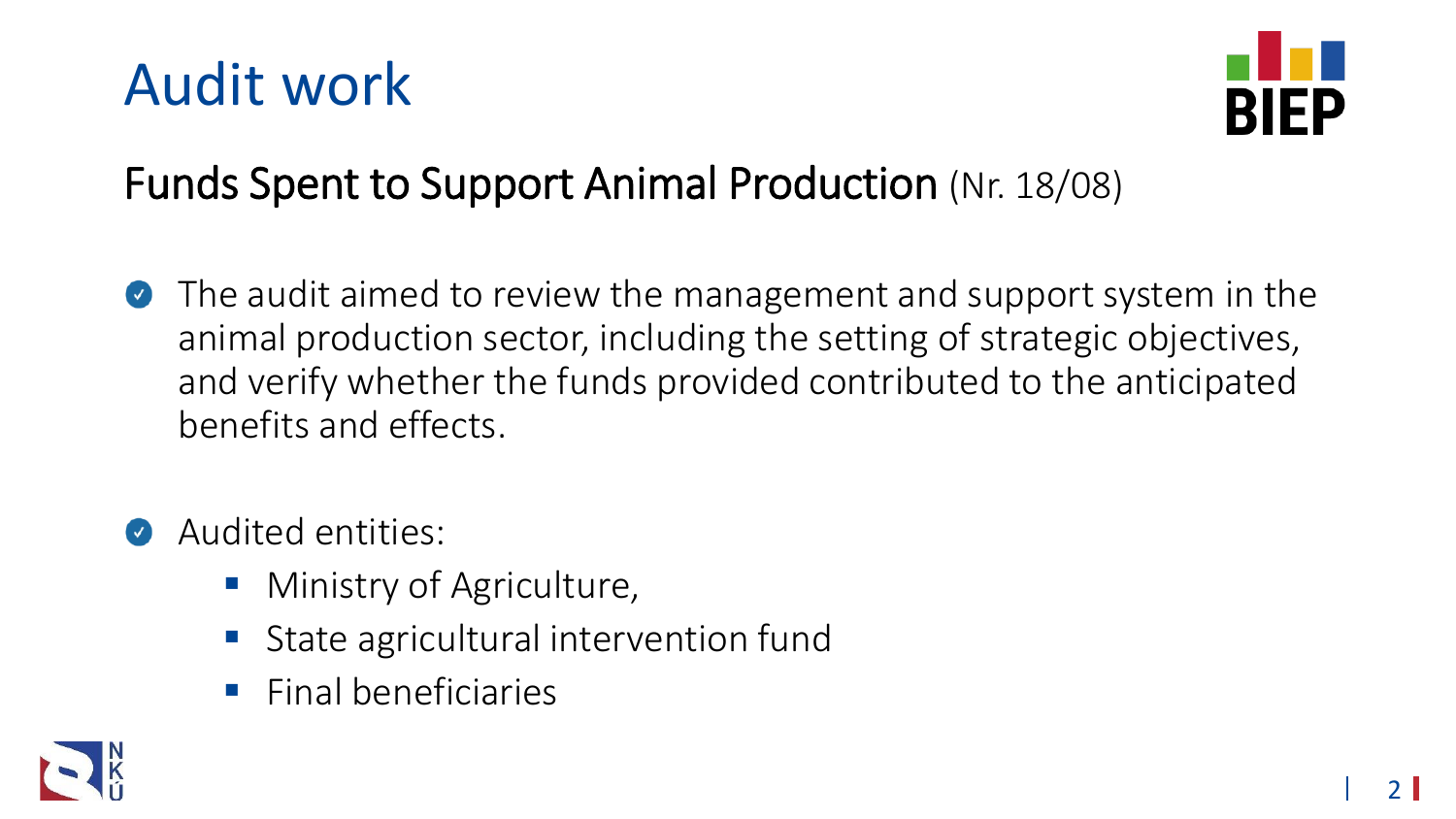### Final results in audit conclusion

Funds Spent to Support Animal Production (Nr. 18/08)

….*The Farm Accountancy Data Network's (FADN) data analysis shows*   $\bullet$ *that the Czech Republic pays above-average subsidies to the animal production sector in comparison to other EU Member States. In 2016, the subsidies granted to all monitored production sectors increased compared to 2010, except for cattle breeding.* 

Special Data Annex to the Conclusion No. 18/08 on the NKU's web sites  $\bullet$ <https://www.nku.cz/scripts/detail.php?id=10419>

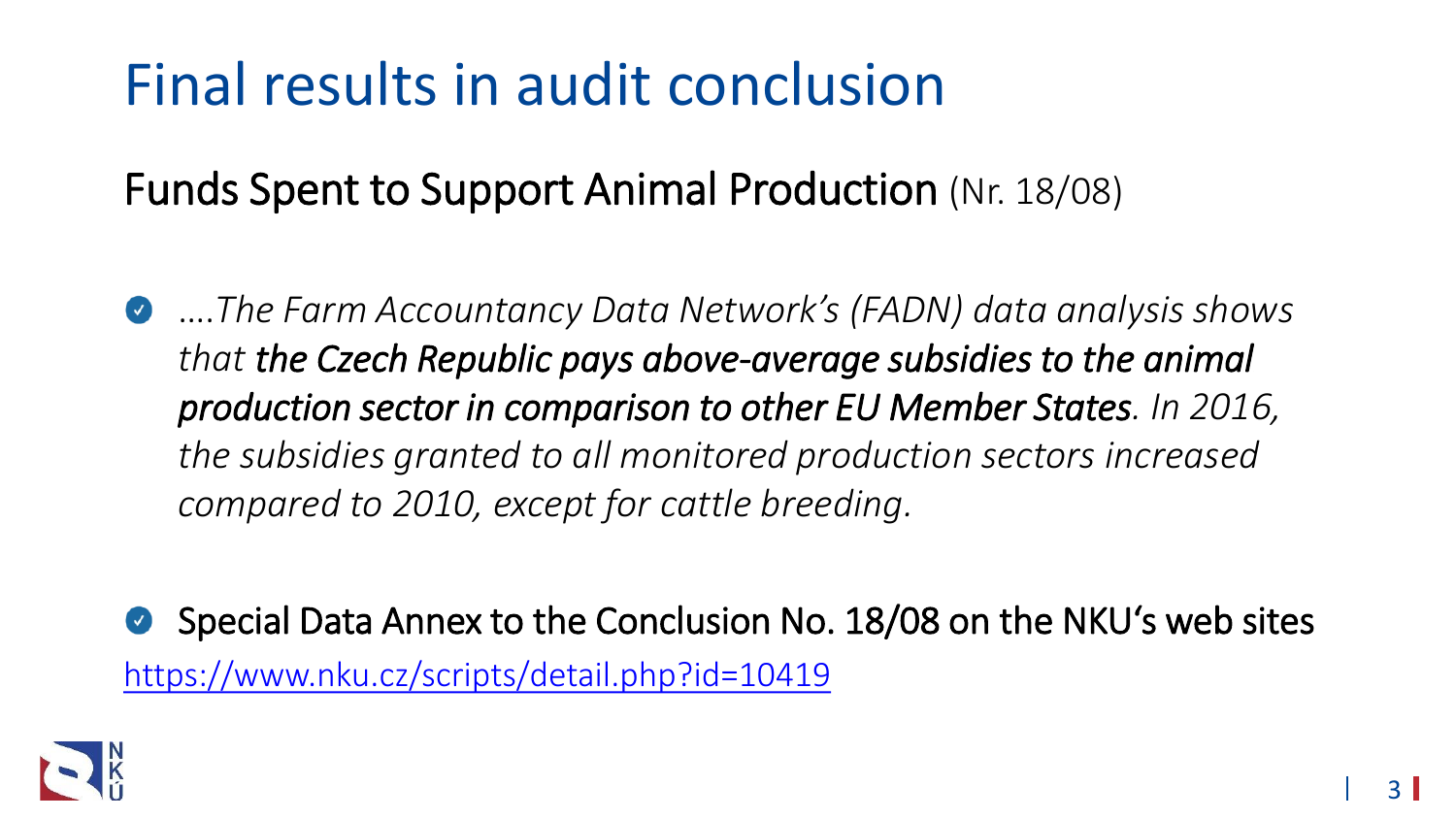



*…The volume of subsidies granted to animal production in the Czech Republic is far above the EU average in all production sectors on a long-term basis, except for the sector of pig and poultry farming. Subsidies allocated to this sector have increased since 2013.* 

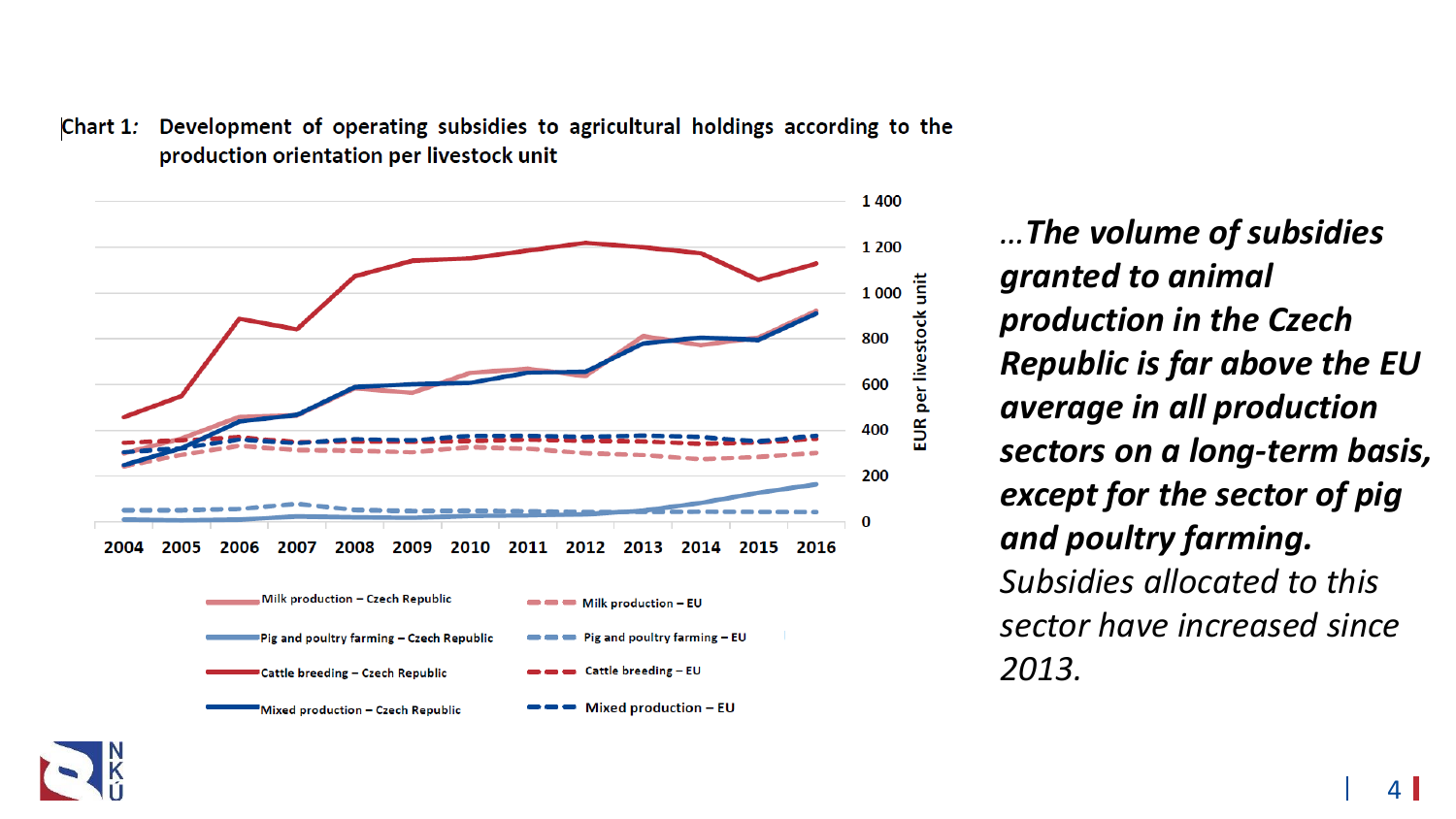## Products (1)



(**BIEP LOCATION** – *TOPICS - AGRICULTURE AND FOOD - ANIMAL PRODUCTION*)

#### Comparison of Selected Indicators Among EU Member States  $\bullet$

Graphical representation of indicators (*Balance of operating costs and taxes, Balance of investment taxes and subsidies, Total production, Total costs and Net value added*),

Visualisation - for individual years and EU Member States.

https://public.tableau.com/views/Fadn-

[ComparisonofSelectedIndicatorsAmongEUMemberStates/Srovnani?:embed=y&:display\\_count=yes](https://public.tableau.com/views/Fadn-ComparisonofSelectedIndicatorsAmongEUMemberStates/Srovnani?:embed=y&:display_count=yes)

#### Development of Selected Indicators over Time  $\bullet$

Display values of indicators *Balance of operating taxes and subsidies, Income from agricultural activities* and *Difference between total production and total costs*

Visualisation - compare between two EU Member States or between a Member State and the EU average. https://public.tableau.com/views/Fadn-

[DevelopmentofSelectedIndicatorsoverTime/PorovnaniLinG?:embed=y&:display\\_count=yes](https://public.tableau.com/views/Fadn-DevelopmentofSelectedIndicatorsoverTime/PorovnaniLinG?:embed=y&:display_count=yes)

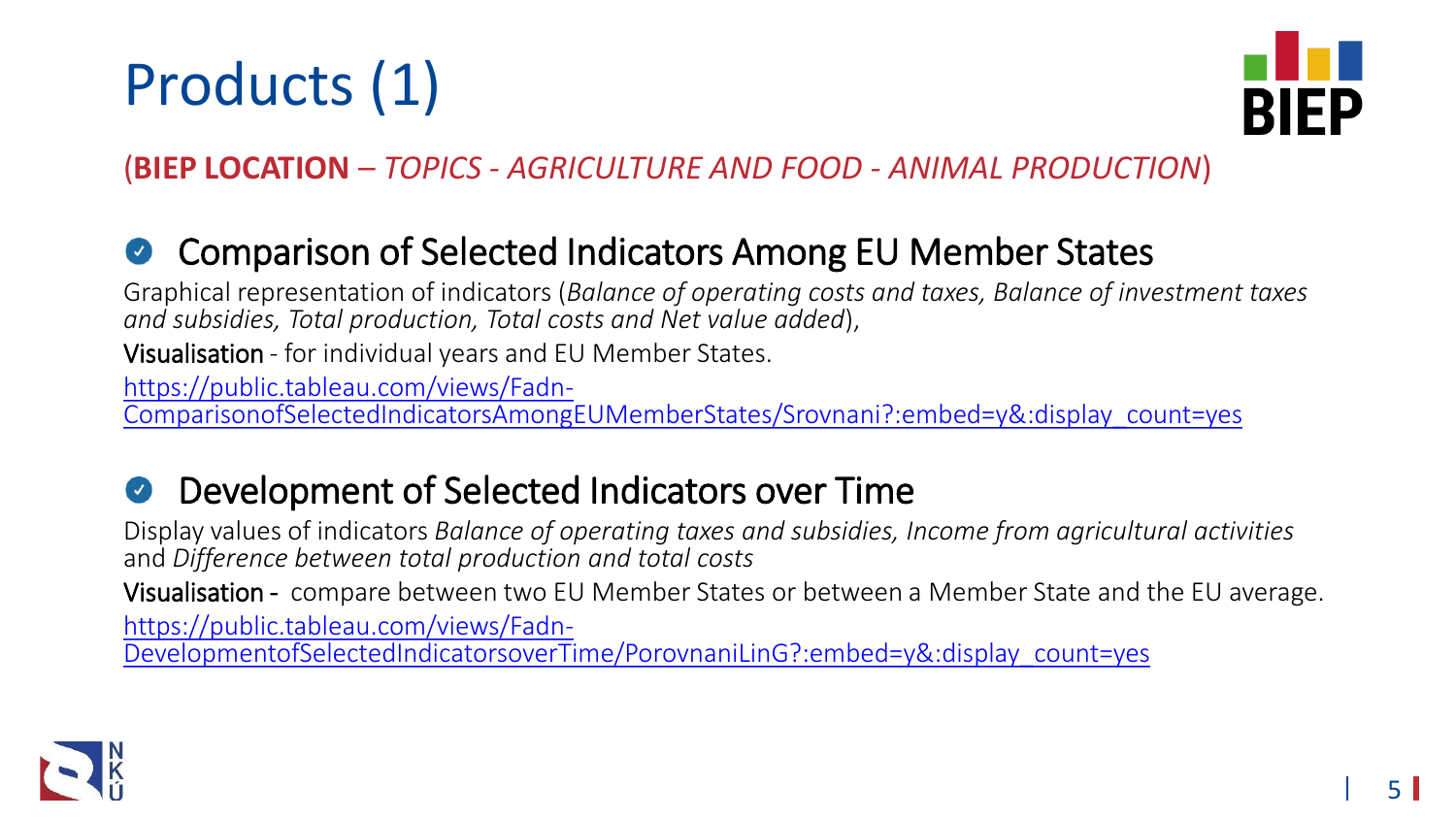## Products (2)



#### Composition of Selected Indicators.  $\bullet$

The breakdown of indicators *Total costs, Total production* and *Operating subsidies*

Visualisation - individual Member States and compare with the EU average.

https://public.tableau.com/views/Fadn-

[CompositionofSelectedIndicators/Dashboard12?:embed=y&:display\\_count=yes](https://public.tableau.com/views/Fadn-CompositionofSelectedIndicators/Dashboard12?:embed=y&:display_count=yes)

BIEP Methodological Guide $\bullet$ 

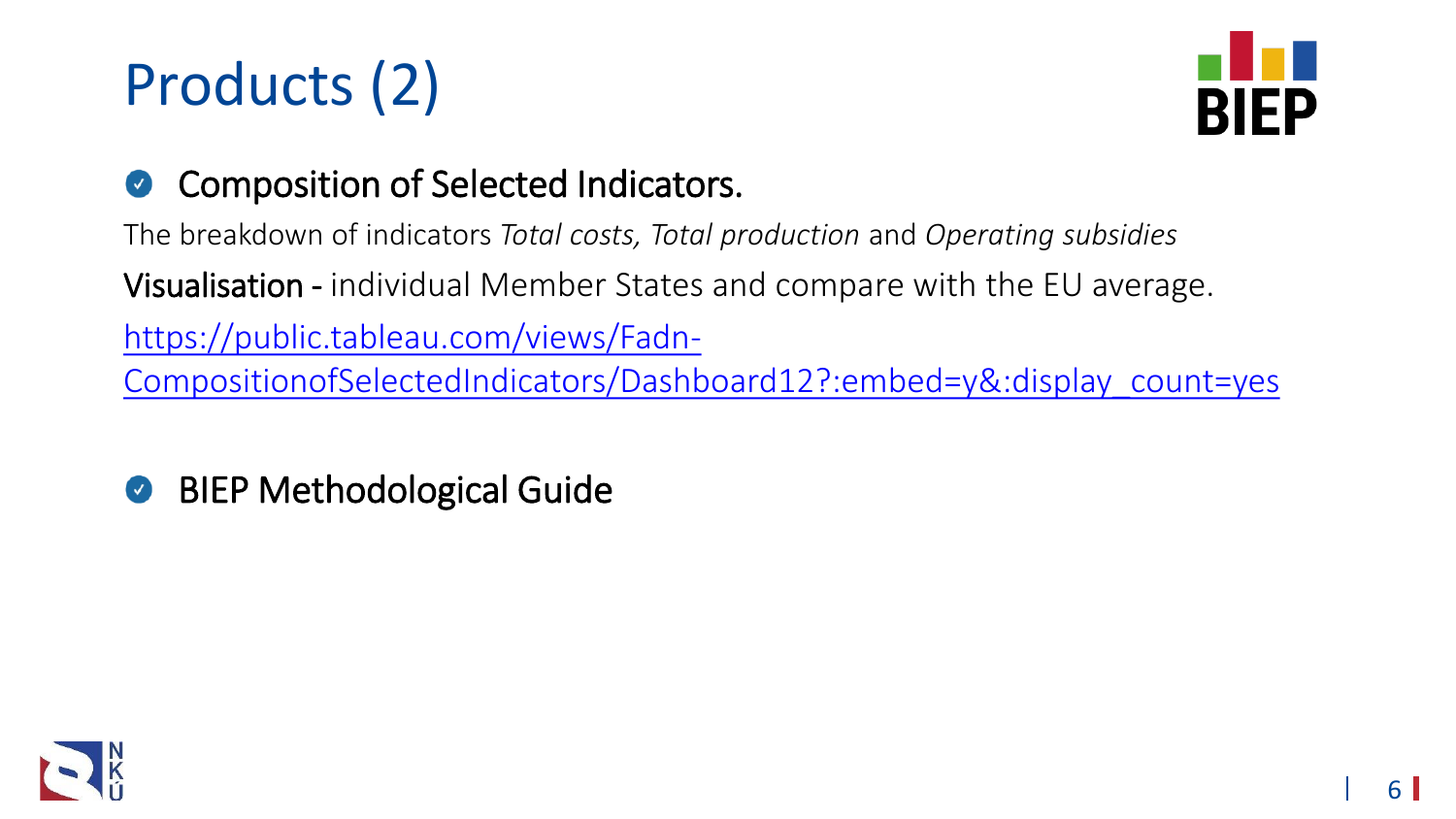

Lessons Learned

# Audit BIEP DATA Better product USE-SHARE-ANALISED DATA